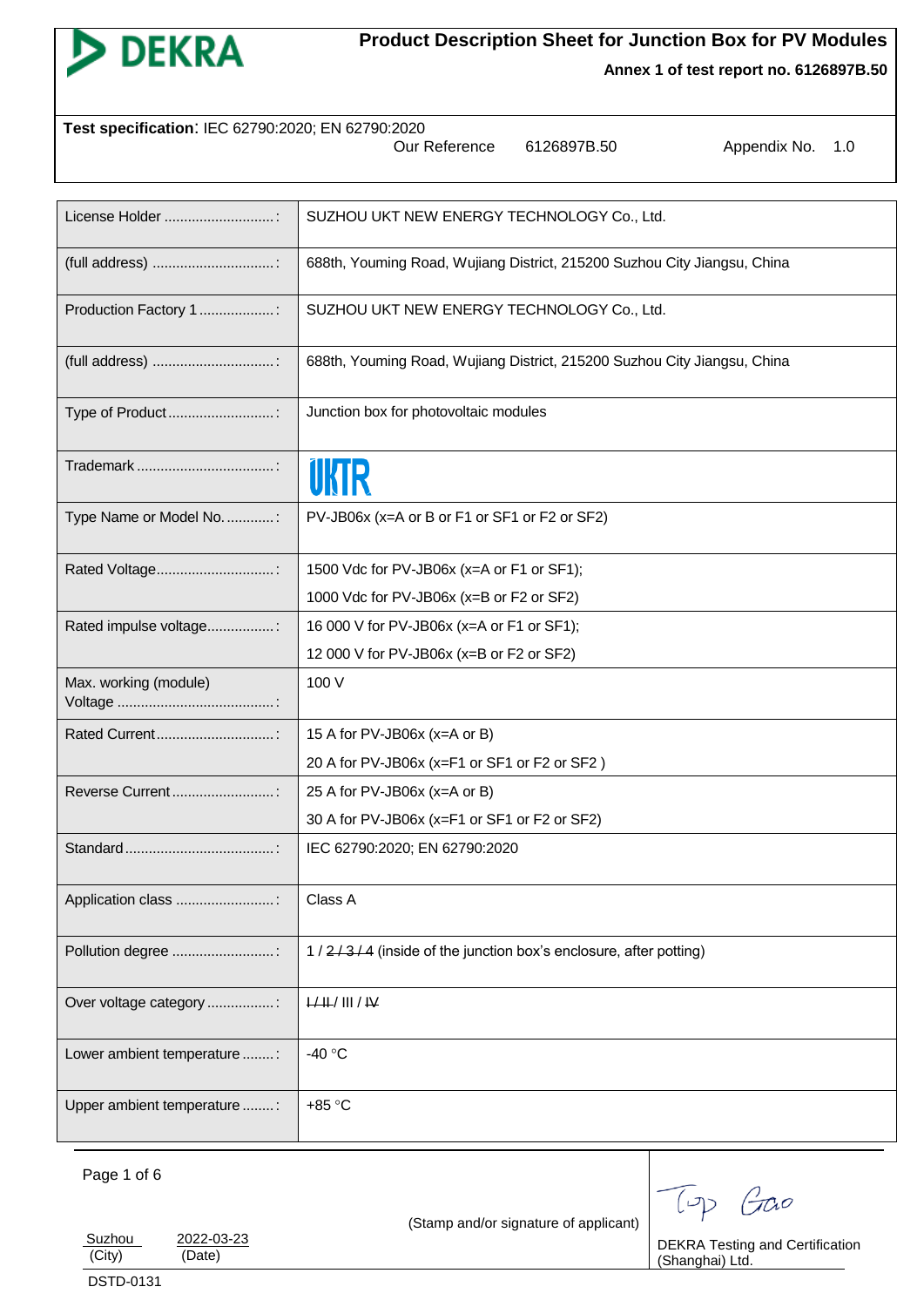

# **Product Description Sheet for Junction Box for PV Modules**

**Annex 1 of test report no. 6126897B.50**

| Test specification: IEC 62790:2020; EN 62790:2020 |               |             |                  |  |  |  |  |
|---------------------------------------------------|---------------|-------------|------------------|--|--|--|--|
|                                                   | Our Reference | 6126897B.50 | Appendix No. 1.0 |  |  |  |  |

| RTI housing material :                            | $+110$ °C                                                                          |                                                                                                                                                                                    |  |  |
|---------------------------------------------------|------------------------------------------------------------------------------------|------------------------------------------------------------------------------------------------------------------------------------------------------------------------------------|--|--|
| Flammability class:                               | 5VB (Verification Test)                                                            |                                                                                                                                                                                    |  |  |
| Termination and connection:                       | Resistance welding-type final terminals for external flexible PV Cable;            |                                                                                                                                                                                    |  |  |
|                                                   | Soldered-type terminals for internal connection with PV ribbon;                    |                                                                                                                                                                                    |  |  |
|                                                   | Integration for internal connection with bypass diode                              |                                                                                                                                                                                    |  |  |
| Cable diameter                                    | 5,5 mm - 6,8 mm                                                                    |                                                                                                                                                                                    |  |  |
| Rated torque for cable gland:                     | N/A                                                                                |                                                                                                                                                                                    |  |  |
| Wire cross section area or cross<br>section range | $1 \times 2.5$ mm <sup>2</sup> / 1 x 4.0 mm <sup>2</sup> / 1 x 6.0 mm <sup>2</sup> |                                                                                                                                                                                    |  |  |
| Degree of protection:                             | IP65/IP68(1m, 2h)                                                                  |                                                                                                                                                                                    |  |  |
|                                                   | Yes / No                                                                           |                                                                                                                                                                                    |  |  |
| Adhesive and sealing compound                     | Type of adhesive and sealing compound                                              | Type of Backsheet                                                                                                                                                                  |  |  |
| of junction box/ Back sheet of PV-                | HT906-Z, manufactured by Shanghai<br>Huitian New Material Co., Ltd.                | PVDF (KFB-30), manufactured by<br>Jolywood (Suzhou) Sunwatt Co., Ltd.                                                                                                              |  |  |
|                                                   |                                                                                    | PVF foil (T-3502), manufactured by<br>Jolywood (Suzhou) Sunwatt Co., Ltd.                                                                                                          |  |  |
|                                                   |                                                                                    | PVDF (Cynagard 225A), manufactured by<br>Cybrid Technology Inc.                                                                                                                    |  |  |
|                                                   |                                                                                    | Fluororesin (BEC-301C), manufactured by<br>Hangzhou First PV material Co., Ltd.                                                                                                    |  |  |
|                                                   |                                                                                    | PVDF (XF300), manufactured by Suzhou<br>Xingfu New Energy Technology Co., Ltd.                                                                                                     |  |  |
|                                                   |                                                                                    | PET foil (DyMat PYE SPV BLK),<br>manufactured by Coveme S.p.a.                                                                                                                     |  |  |
|                                                   |                                                                                    | PET foil (dyMat PYE SPV), manufactured<br>by Coveme S.p.a.<br>PET foil (dyMat HDPYE SPV L),<br>manufactured by Coveme S.p.a.<br>PET foil (CA005 (white)), manufactured by<br>Kolon |  |  |
|                                                   |                                                                                    |                                                                                                                                                                                    |  |  |
|                                                   |                                                                                    |                                                                                                                                                                                    |  |  |
|                                                   | Fluoropolymer film (ETFE), manufactured by<br>SAINT-GOBAIN                         |                                                                                                                                                                                    |  |  |
|                                                   |                                                                                    | Fluoropolymer film (ETFE), manufactured by                                                                                                                                         |  |  |

## Page 2 of 6

|  | (Stamp and/or signature of applicant) |  |
|--|---------------------------------------|--|

Top Goo DEKRA Testing and Certification

(Shanghai) Ltd.

| Suzhou | 2022-03-23 |
|--------|------------|
| (City) | (Date)     |
|        |            |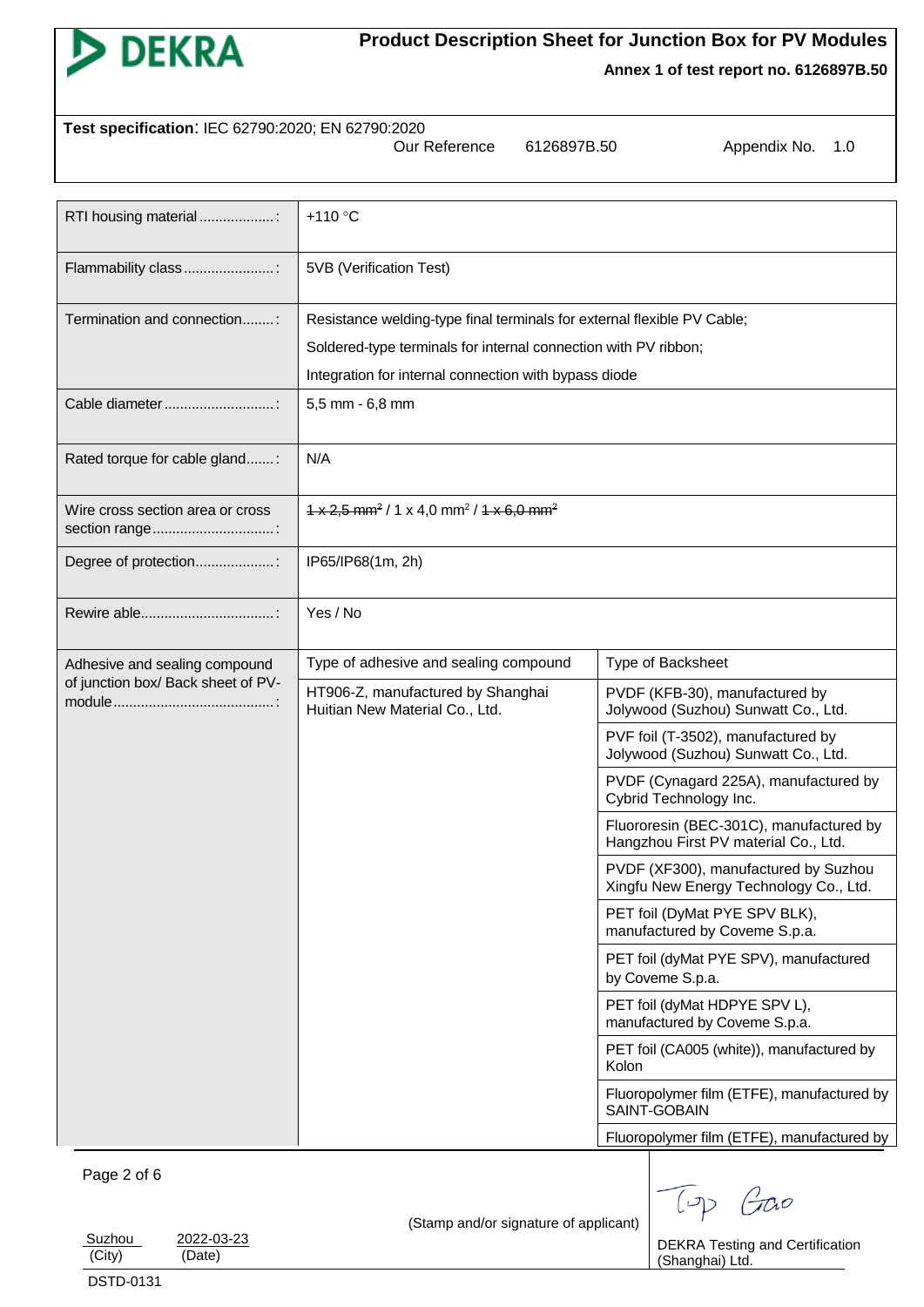

**Product Description Sheet for Junction Box for PV Modules**

| Test specification: IEC 62790:2020; EN 62790:2020<br>Our Reference<br>6126897B.50<br>Appendix No.<br>1.0 |                                                      |                                                                                                                                                                            |                                                                |                                                                                                                                                                |  |
|----------------------------------------------------------------------------------------------------------|------------------------------------------------------|----------------------------------------------------------------------------------------------------------------------------------------------------------------------------|----------------------------------------------------------------|----------------------------------------------------------------------------------------------------------------------------------------------------------------|--|
|                                                                                                          |                                                      |                                                                                                                                                                            | Co. KG                                                         | NOWOFOL Kunststoffprodukte GmbH &                                                                                                                              |  |
|                                                                                                          |                                                      |                                                                                                                                                                            |                                                                | Crown BO-P1, manufactured by Crown<br>Advanced Material Co., Ltd.                                                                                              |  |
|                                                                                                          |                                                      |                                                                                                                                                                            |                                                                | Crown BO-P2, manufactured by Crown<br>Advanced Material Co., Ltd.                                                                                              |  |
|                                                                                                          | Adhesive Ltd.                                        | 1527, manufactured by Suzhou TONSAN                                                                                                                                        |                                                                | PVDF (KFB-30), manufactured by<br>Jolywood (Suzhou) Sunwatt Co., Ltd.                                                                                          |  |
|                                                                                                          |                                                      |                                                                                                                                                                            |                                                                | PVDF (Cynagard 225A) manufactured by<br>Cybrid Technology Inc.                                                                                                 |  |
|                                                                                                          |                                                      |                                                                                                                                                                            |                                                                | Fluororesin (BEC-301C) manufactured by<br>Hangzhou First PV material Co., Ltd.                                                                                 |  |
|                                                                                                          |                                                      |                                                                                                                                                                            | Ltd.                                                           | PVDF foil (HTPV348S), manufactured by<br>Chang Zhou Hui Tian New Material Co.,                                                                                 |  |
|                                                                                                          | PV-804, manufactured by DOW<br>CORNING.              |                                                                                                                                                                            | Kolon                                                          | PET foil (CA005 (white)), manufactured by                                                                                                                      |  |
|                                                                                                          |                                                      |                                                                                                                                                                            | PET foil (DyMat PYE SPV BLK),<br>manufactured by Coveme S.p.a. |                                                                                                                                                                |  |
|                                                                                                          |                                                      |                                                                                                                                                                            | PET foil (dyMat PYE SPV), manufactured<br>by Coveme S.p.a.     |                                                                                                                                                                |  |
|                                                                                                          |                                                      |                                                                                                                                                                            | PET foil (dyMat HDPYE SPV L),<br>manufactured by Coveme S.p.a. |                                                                                                                                                                |  |
|                                                                                                          |                                                      |                                                                                                                                                                            | Fluoropolymer film (ETFE), manufactured<br>by SAINT-GOBAIN     |                                                                                                                                                                |  |
| Potting material                                                                                         |                                                      | Type of potting material                                                                                                                                                   |                                                                | Type of Junction Box                                                                                                                                           |  |
|                                                                                                          | 1521, manufactured by Suzhou TONSAN<br>Adhesive Ltd. |                                                                                                                                                                            | PV-JB06x (x=A or B or F1 or SF1 or F2 or<br>SF <sub>2</sub> )  |                                                                                                                                                                |  |
|                                                                                                          |                                                      | 5299W-S, manufactured by Shanghai<br>Huitian New Material Co., Ltd                                                                                                         |                                                                |                                                                                                                                                                |  |
|                                                                                                          | Corp., USA.                                          | Loctite SI 5611, manufactured by Henkel                                                                                                                                    |                                                                |                                                                                                                                                                |  |
| Bypass-Diode                                                                                             | Type name                                            |                                                                                                                                                                            |                                                                | UKTD3045-06                                                                                                                                                    |  |
|                                                                                                          | Number                                               |                                                                                                                                                                            |                                                                | Diode module with 3 chips                                                                                                                                      |  |
|                                                                                                          | Manufacturer                                         |                                                                                                                                                                            |                                                                | SUZHOU UKT NEW ENERGY TECHNOLOGY CO., LTD                                                                                                                      |  |
|                                                                                                          | Diode data                                           | Side:150mil (3,8mmx3,8mm);<br>Thickness:0,28mm (stated by<br>manufacturer)/ Side:150mil;<br>Thickness:0,28mm<br>$I_f = 30A$ ; V <sub>RRM</sub> =45V (Tj=200 °C)<br>0,80 mm |                                                                | Side:150mil(3,8mmx3,8mm);<br>Thickness:0,28mm (stated by<br>manufacturer)/ Side:150mil;<br>Thickness:0,28mm<br>$I_f = 30A$ ; V <sub>RRM</sub> =45V (Tj=200 °C) |  |
|                                                                                                          | Live part<br>thickness of                            |                                                                                                                                                                            |                                                                | $0,40$ mm                                                                                                                                                      |  |
| Page 3 of 6<br>Suzhou<br>2022-03-23                                                                      |                                                      | (Stamp and/or signature of applicant)                                                                                                                                      |                                                                | $\sqrt{-1}$<br>Goo<br><b>DEKRA Testing and Certification</b>                                                                                                   |  |
| (City)<br>(Date)                                                                                         |                                                      |                                                                                                                                                                            |                                                                | (Shanghai) Ltd.                                                                                                                                                |  |

DSTD-0131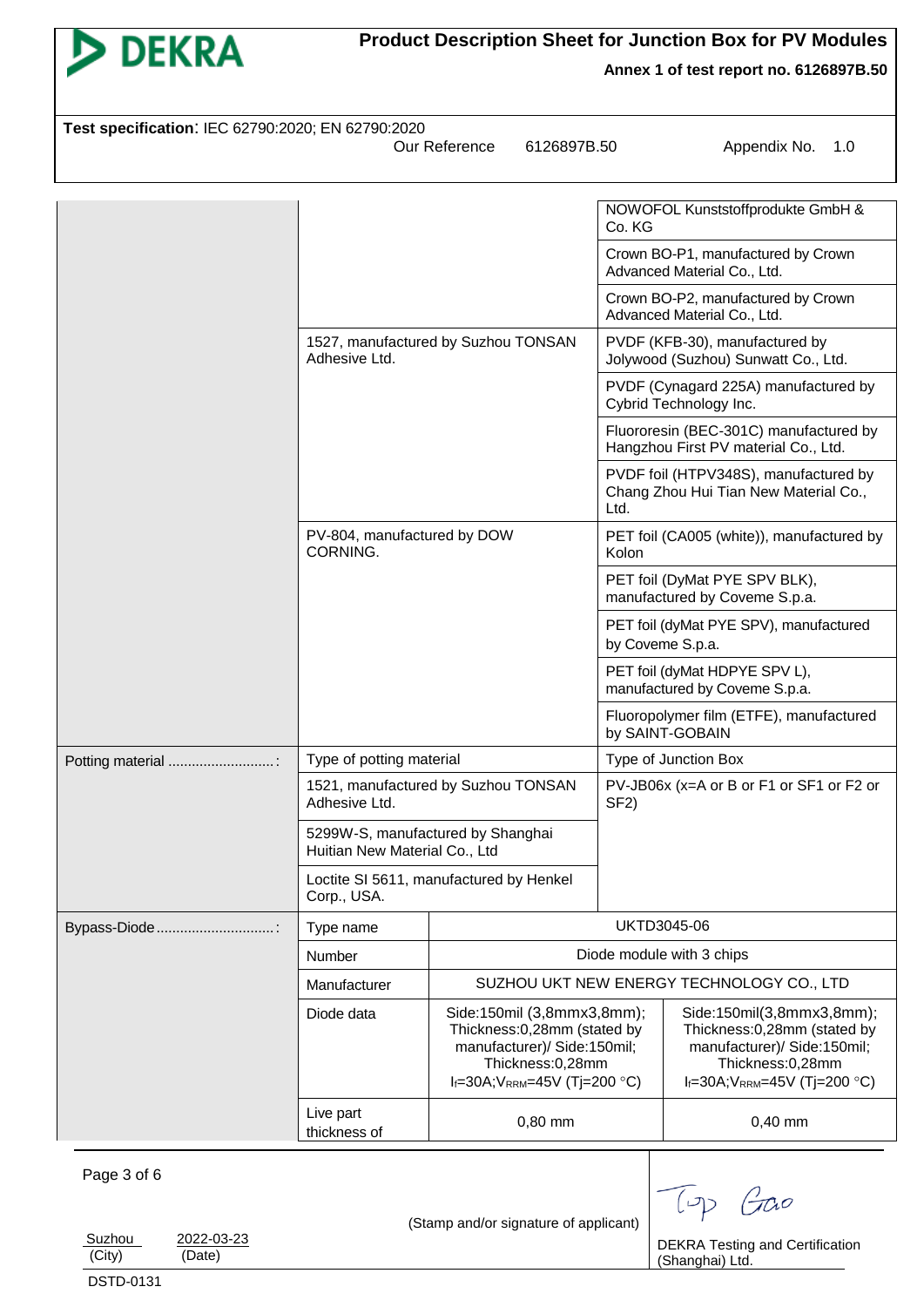

**Product Description Sheet for Junction Box for PV Modules**

**Test specification**: IEC 62790:2020; EN 62790:2020

Our Reference 6126897B.50 Appendix No. 1.0

|                        | diode module                              |                                                                                                                                                                 |                                                                                                                                                                  |
|------------------------|-------------------------------------------|-----------------------------------------------------------------------------------------------------------------------------------------------------------------|------------------------------------------------------------------------------------------------------------------------------------------------------------------|
|                        | Box type                                  | $PV$ -JB06x (x=A or B)                                                                                                                                          | $PV-JB06x$ (x=A or B)                                                                                                                                            |
|                        | Rated current                             | 15 A                                                                                                                                                            | 15 A                                                                                                                                                             |
| Bypass-Diode           | Type name                                 | UKTD3045-06                                                                                                                                                     | UKTD30100-06                                                                                                                                                     |
|                        | Number                                    | Diode module with 3 chips                                                                                                                                       | Diode module with 3 chips                                                                                                                                        |
|                        | Manufacturer                              | SUZHOU UKT NEW ENERGY TECHNOLOGY CO., LTD                                                                                                                       |                                                                                                                                                                  |
|                        | Diode data                                | Side:150mil (3,8mmx3,8mm);<br>Thickness:0,28mm (stated by<br>manufacturer)/ Side:150mil;<br>Thickness:0,28mm<br>$I_f = 30A$ ; V <sub>RRM</sub> =45V (Tj=200 °C) | Side:150mil (3,8mmx3,8mm);<br>Thickness:0,28mm (stated by<br>manufacturer)/ Side:150mil;<br>Thickness:0,28mm<br>$I_f = 30A$ ; V <sub>RRM</sub> =100V (Tj=200 °C) |
|                        | Live part<br>thickness of<br>diode module | $0,80$ mm                                                                                                                                                       | 0,80 mm                                                                                                                                                          |
|                        | Box type                                  | $PV$ -JB06x (x=F1 or F2)                                                                                                                                        | PV-JB06x (x=F1 or F2)                                                                                                                                            |
|                        | Rated current                             | 20 A                                                                                                                                                            | 20 A                                                                                                                                                             |
| Bypass-Diode:          | Type name                                 | UKTD3045-06S4                                                                                                                                                   | UKTD30100-06S4                                                                                                                                                   |
|                        | Number                                    | Diode module with 4 chips                                                                                                                                       | Diode module with 4 chips                                                                                                                                        |
|                        | Manufacturer                              | SUZHOU UKT NEW ENERGY TECHNOLOGY CO., LTD                                                                                                                       |                                                                                                                                                                  |
|                        | Diode data                                | Side:150mil (3,8mmx3,8mm);<br>Thickness:0,28mm (stated by<br>manufacturer)/ Side:150mil;<br>Thickness:0,28mm<br>$I_f = 30A$ ; V <sub>RRM</sub> =45V (Tj=200 °C) | Side:150mil (3,8mmx3,8mm);<br>Thickness:0,28mm (stated by<br>manufacturer)/ Side:150mil;<br>Thickness:0,28mm<br>$I_f = 30A$ ; $V_{RRM} = 100V$ (Tj=200 °C)       |
|                        | Live part<br>thickness of<br>diode module | 0,80 mm                                                                                                                                                         | $0,80$ mm                                                                                                                                                        |
|                        | Box type                                  | PV-JB06x (x=SF1 or SF2)                                                                                                                                         | PV-JB06x (x=SF1 or SF2)                                                                                                                                          |
|                        | Rated current                             | 20 A                                                                                                                                                            | 20 A                                                                                                                                                             |
| (Optional) Acessories: | N/A                                       |                                                                                                                                                                 |                                                                                                                                                                  |

Page 4 of 6 (Stamp and/or signature of applicant) Suzhou 2022-03-23<br>
(City) (Date)  $(Date)$ Top Goo DEKRA Testing and Certification (Shanghai) Ltd. DSTD-0131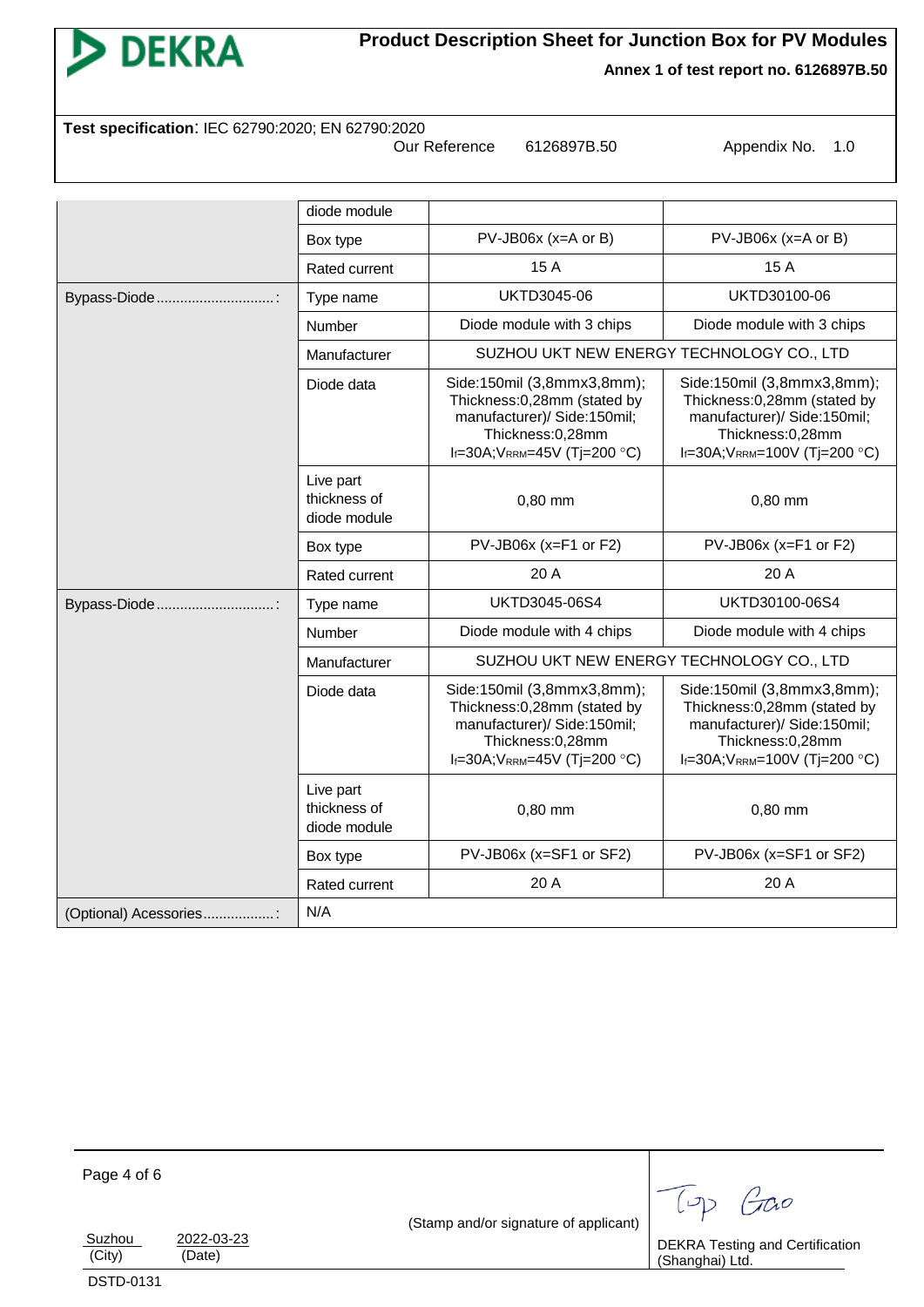

**Test specification**: IEC 62790:2020; EN 62790:2020

Our Reference 6126897B.50 Appendix No. 1.0

#### List of Critical Components (add lines for multiple material sources)

| Ref. | Object                 | Manufacturer / trademark                                                      | Type / model<br>Technical data / ratings                         |                                                                                   | Standard<br>(if applicable)                                                       | Certificates<br>(if applicable)                           |                                    |
|------|------------------------|-------------------------------------------------------------------------------|------------------------------------------------------------------|-----------------------------------------------------------------------------------|-----------------------------------------------------------------------------------|-----------------------------------------------------------|------------------------------------|
| 1.0  | Material of<br>housing | ASAHI KASEI CHEMICALS<br>CORP XYRON POLYMER                                   | m-PPE, "Xyron",<br>644Z(f1)(c)                                   | UL94, V-0, RTI=125 °C                                                             |                                                                                   | <b>UL E82268</b>                                          |                                    |
| 2.0  | Material of Box<br>Lid | ASAHI KASEI CHEMICALS<br>CORP XYRON POLYMER                                   | m-PPE, "Xyron",<br>644Z(f1)(c)                                   | UL94, V-0, RTI=125 °C                                                             |                                                                                   | <b>UL E82268</b>                                          |                                    |
| 3.0  | Material of<br>bottom  | ASAHI KASEI CHEMICALS<br>CORP XYRON POLYMER                                   | m-PPE, "Xyron",<br>644Z(f1)(c)                                   | UL94, V-0, RTI=125 °C                                                             |                                                                                   | <b>UL E82268</b>                                          |                                    |
|      |                        |                                                                               | 62930 IEC 131                                                    |                                                                                   |                                                                                   | TÜV Rheinland<br>R 50413678                               |                                    |
|      |                        | Ningbo Kibor Wire & Cable<br>Co., Ltd.                                        | $1X1,5240mm^2$<br>HALOGEN FREE LOW<br><b>SMOKE</b>               | 1 x 4,0 mm <sup>2</sup>                                                           | IEC 62930:2017                                                                    | <b>TÜV Rheinland</b><br>R 50413678 &<br><b>UL E470608</b> |                                    |
|      |                        | Wuxi Xinhongye Wire &<br>Cable Co., Ltd.<br>SUZHOU YONGHAO<br>CABLE CO., LTD. | 62930 IEC 131                                                    |                                                                                   | IEC 62930:2017                                                                    | <b>TÜV Rheinland</b><br>R 50439595                        |                                    |
| 4.0  | PV Cable               |                                                                               | 1X1,535mm <sup>2</sup><br>HALOGEN FREE LOW<br><b>SMOKE</b>       | 1 x 4,0 mm <sup>2</sup>                                                           |                                                                                   | <b>TÜV Rheinland</b><br>R 50439595 &<br>UL E332548        |                                    |
|      |                        |                                                                               | 62930 IEC 131<br>1X2,535mm <sup>2</sup>                          |                                                                                   | IEC 62930:2017                                                                    | TÜV Rheinland<br>R 50401233                               |                                    |
|      |                        |                                                                               | HALOGEN FREE LOW<br><b>SMOKE</b>                                 | 1 x 4,0 mm <sup>2</sup>                                                           |                                                                                   | <b>TÜV Rheinland</b><br>R 50401233 &<br>UL E483912        |                                    |
|      |                        | SUZHOU UKT NEW<br><b>ENERGY TECHNOLOGY</b>                                    | PV-CO01                                                          | Rated Voltage: 1000V<br>Rated Current: 25A<br>Cross section: 1x4,0mm <sup>2</sup> | IEC 62852:2014;                                                                   | TÜV Rheinland<br>R 50294826                               |                                    |
|      | Connector<br>AG        | CO., LTD                                                                      | PV-CO02-xy                                                       | Rated Voltage: 1500V<br>Rated Current ≥30A<br>Cross section: 1x4,0mm <sup>2</sup> | EN 62852:2015                                                                     | <b>TÜV Rheinland</b><br>R 50390097                        |                                    |
| 5.0  |                        | Jiangxi Jinko PV Material                                                     | <b>PV-JK03M-1</b>                                                | Rated Voltage: 1000V<br>Rated Current: 30A<br>Cross section: 1x4,0mm <sup>2</sup> | IEC 62852:2014;                                                                   | <b>TÜV Rheinland</b><br>R 50318165                        |                                    |
|      |                        | Co., Ltd.                                                                     |                                                                  | <b>PV-JK03M-2</b>                                                                 | Rated Voltage: 1500V<br>Rated Current: 30A<br>Cross section: 1x4,0mm <sup>2</sup> | EN 62852:2015                                             | <b>TÜV Rheinland</b><br>R 50318165 |
|      |                        |                                                                               | PV-KST4/xy-UR;<br>PV-KBT4/xy-UR<br>Stäubli Electrical Connectors |                                                                                   | Rated Voltage 1000V<br>Rated Current: 39A<br>Cross section: 1x4,0mm <sup>2</sup>  | IEC 62852:2014;                                           | TÜV Rheinland<br>R 60127190        |
|      |                        |                                                                               | PV-KST4-EVO 2/xy_UR<br>(male); PV-KBT4-EVO<br>2/xy_UR (female)   | Rated Voltage: 1500V<br>Rated Current: 45A<br>Cross section: 1x4,0mm <sup>2</sup> | EN 62852:2015                                                                     | TÜV Rheinland<br>R 60127169                               |                                    |

Page 5 of 6

(Stamp and/or signature of applicant)

DEKRA Testing and Certification

(Shanghai) Ltd.

DSTD-0131

Suzhou 2022-03-23 (City) (Date)